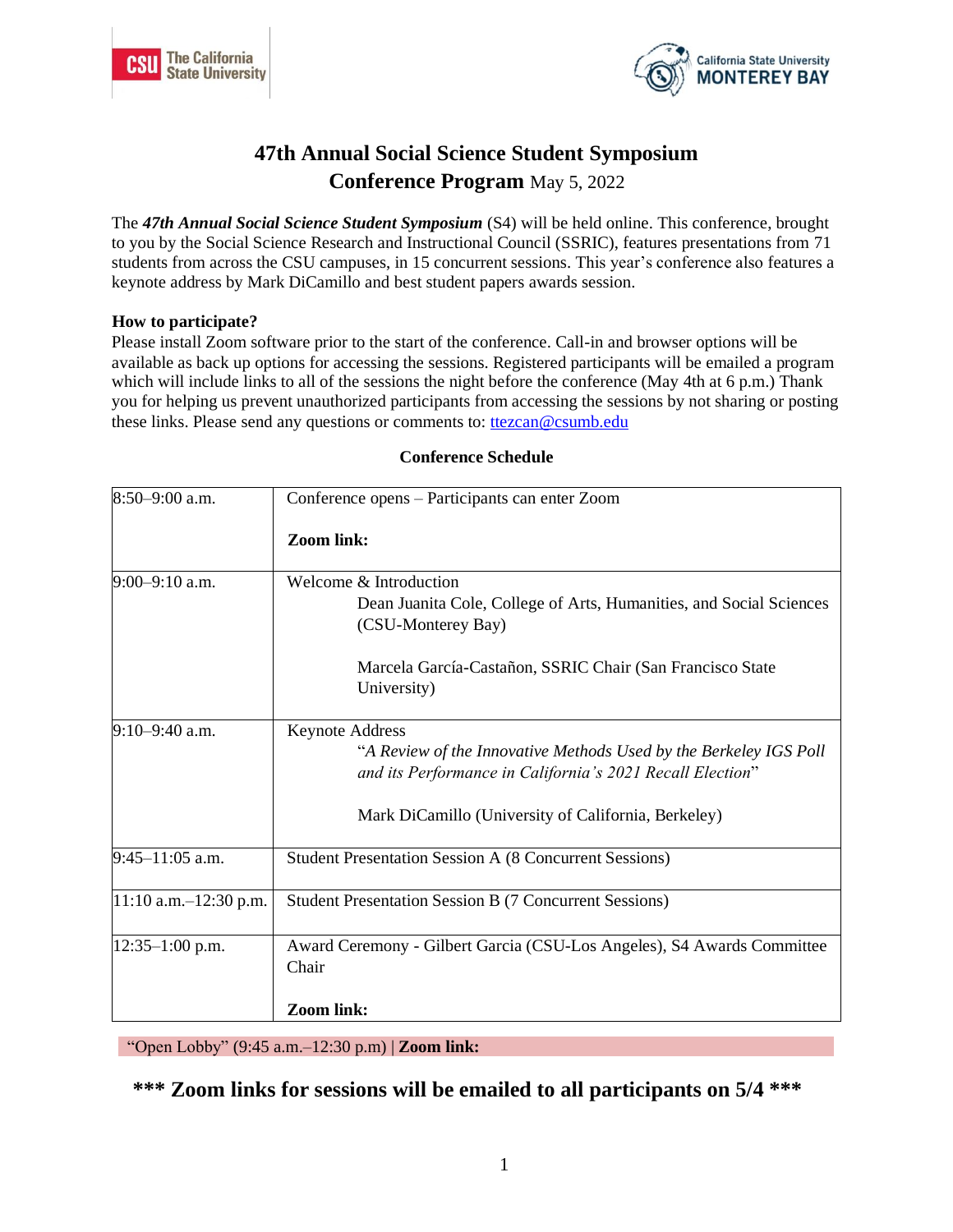



Session 1: **Communications and Society** *Moderator*: Soo-Yeon Yoon, Ph.D. Sonoma State University

9:45–11:05 a.m.

*Presenters*:

**Popular Sentiment: Newspapers and the Siege of Charleston**, Connor Naylor, *Fresno*

**The Impact of Social Media Companies on Developing Countries**, Christine Lam**,** *San Luis Obispo*

**Diving into Disgust: An Analysis of New Girl**, Sierra Seratti, *San Luis Obispo*

**Mass Media Coverage of Unionized Labor: The Role of Political Leaning and Funding Model,** Dana O'Donnell, *Monterey Bay*

> Session 2: **Criminology and Justice** *Moderator*: Aubrie Adams, Ph.D. California Polytechnic State University

> > $9:45-11:05$  a.m.

*Presenters:* 

**Myths that Cause White-Collar Crime**, Pamela Cruz, *Sonoma*

**Reasons Why IPV Survivors Request a Restraining Order and the Barriers They Face,** Diana Than, Taryn Thrasher and Olivia Backley**,** *Long Beach*

**Perception of the Police by Santa Ana Residents**, Roxzel Tellez, *Chico*

**Perceptions of Procedural Justice and Police Authority in Police-Eyewitness Interactions**, Celest Chevez and Jennifer M. Ayerza, *Fresno*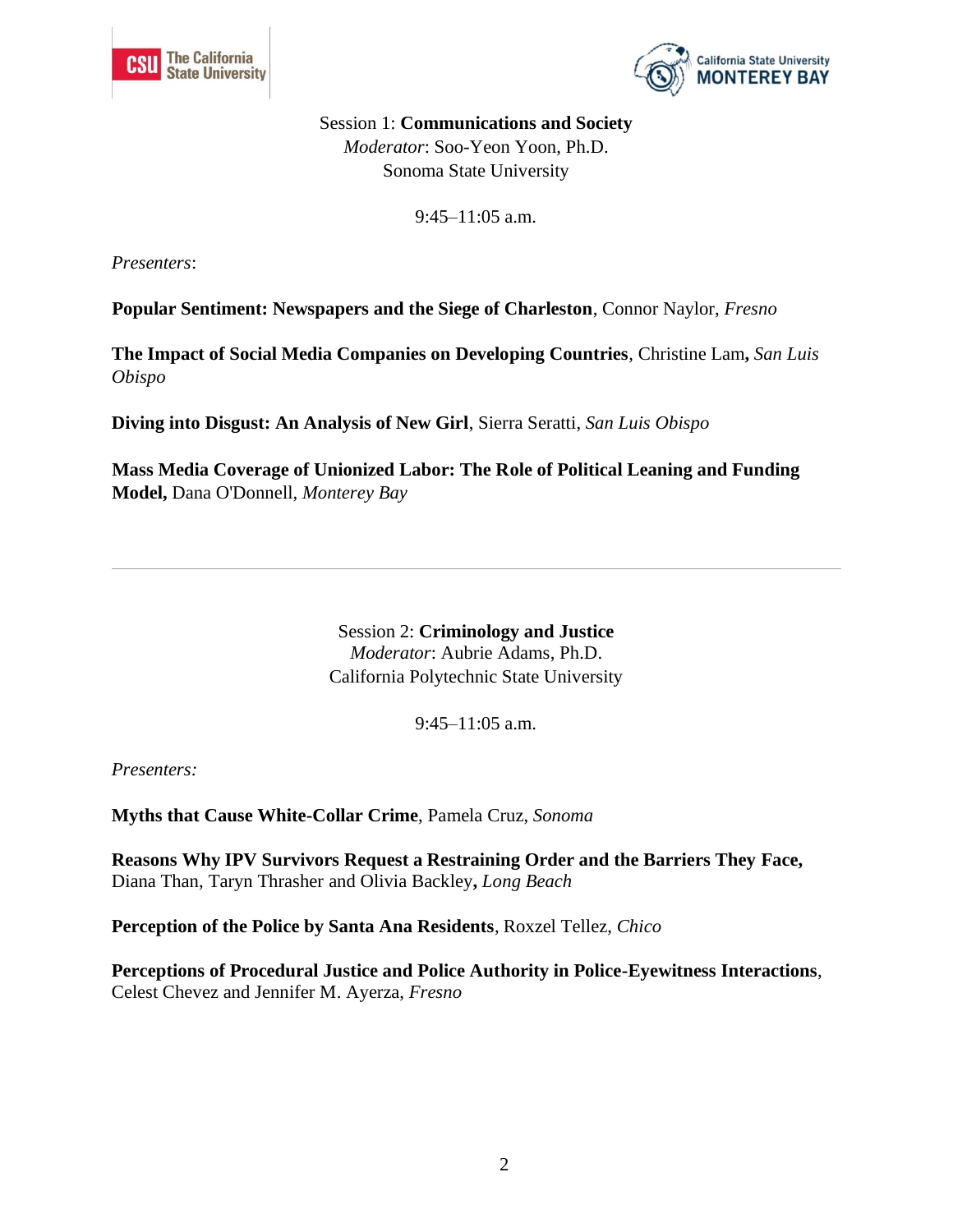



Session 3: **Ethnicity and Identity Formation** *Moderator*: Rebecca Eissler, Ph.D. San Francisco State University

9:45–11:05 a.m.

*Presenters:* 

**Military Recruitment**, Pedro Martinez, *Fresno*

**Bilingual Heritage Speakers and Their Formed Ethnic Identity in the United States**, Jocelyn Chavez-Diaz, *Monterey Bay*

**Social Factors that Influences Colorism Experiences and Perceptions**, Nina Legaspi, *East Bay*

**Yo, Sho, or Zho? Examining Students' Dialectal Choices during a Semester Abroad in Buenos Aires**, Lucas Bugarin, *Monterey Bay*

> Session 4: **Gender** *Moderator*: Lori Weber, Ph.D. California State University, Chico

> > 9:45–11:05 a.m.

*Presenters:* 

**"A Sense of Anonymity and Safety" in the Online World: Investigating the Motivations and Experiences of College Sex Workers**, Marissa Maline, *Fresno*

**The Effects of Stigma on Policymaking and Policy Implementation on Sex Work in Fresno, CA**, Jewellius Green, *Channel Islands* 

**Crisis Targeted Pregnancy Centers: Crisis Pregnancy Centers Locate Near Planned Parenthood Clinics and in Low-Income Areas**, Sandra Scholten, *Chico*

**The Agent of Transformation: Tupinambá Women and Cauim in Sixteenth-Century Brazil**, Fernando Jauregui, *Los Angeles*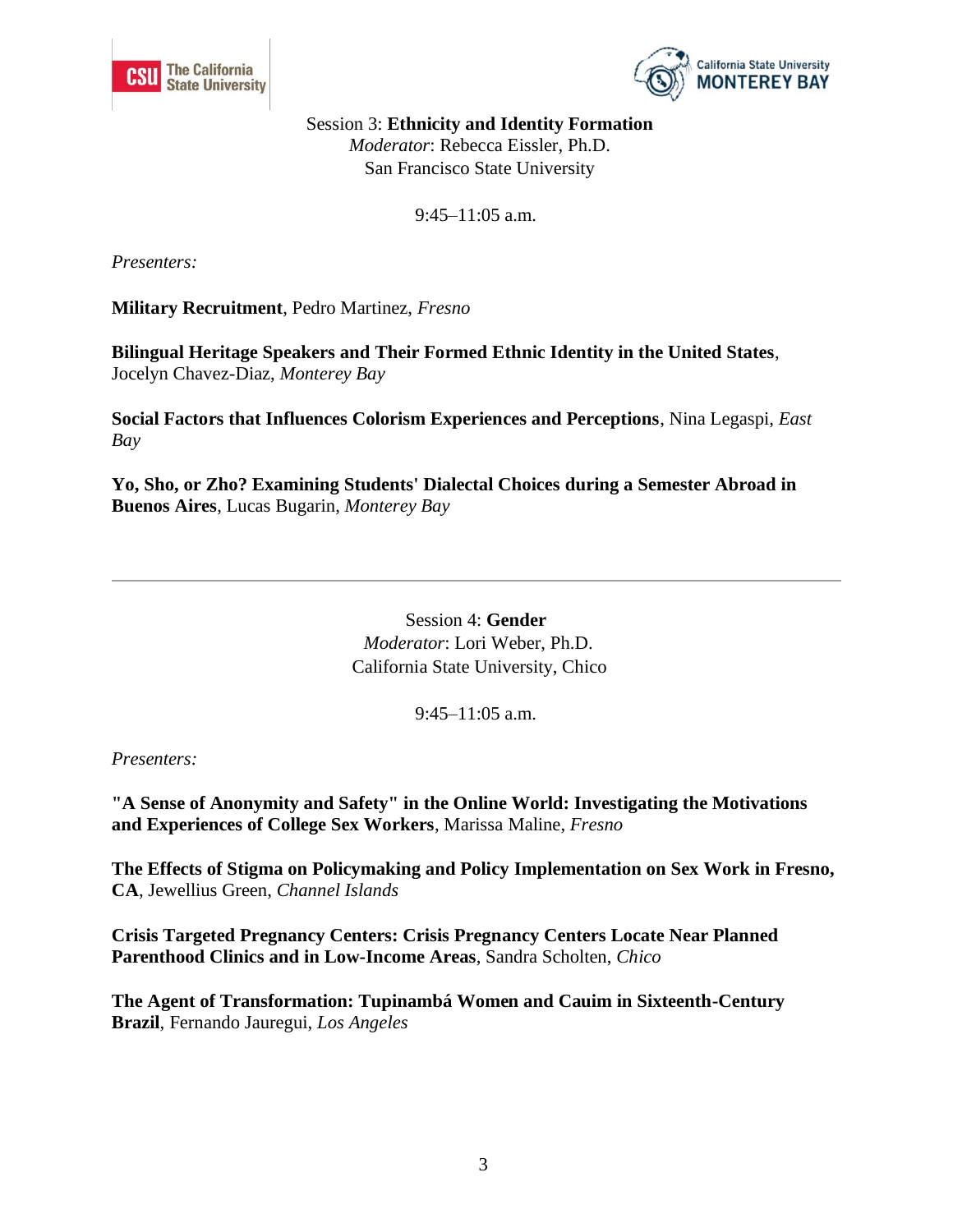



Session 5: **Migration** *Moderator*: Amber Crowell, Ph.D. California State University, Fresno

9:45–11:05 a.m.

*Presenters:* 

**Securitization of Migration: Receiving Countries**, Hong Phuoc Vu, *San Francisco*

**The Influence of Origin Country Structure on Immigration "Fulfillment": A Cross Examination Between Mexican and South Korean Immigrants in the U.S**., Joseph Mendoza, *Monterey Bay*

**Undocumented Hispanic Immigrants at the U.S. and Mexico Border**, Yongwen Huang, *San Francisco*

**The Impact of Economic Absorption on Immigration Policy: An Analysis of Venezuelan Immigrants to Brazil and Colombia**, Lillian Hammerstrom, *Fresno*

> Session 6: **Sociology of Education** *Moderator*: Patricia Morris, Ph.D. California State University, Sacramento

> > $9:45-11:05$  a.m.

*Presenters:* 

**Educational Aspirations of Latinx College Students: Experiences that Propel Latinx Students Towards Higher Education**, Angel Guillen, *Fresno*

**CRT and the Fight for K-12 Education**, Kelsie Traylor, *Dominguez Hills*

**Family Factors, Socioeconomic Status and Peers affect the Emotional Balance of College Students**, Lenny Rose Smith**,** *East Bay*

**Determinants of Financial Literacy Among College Students**, Arianna Chiechi, *East Bay*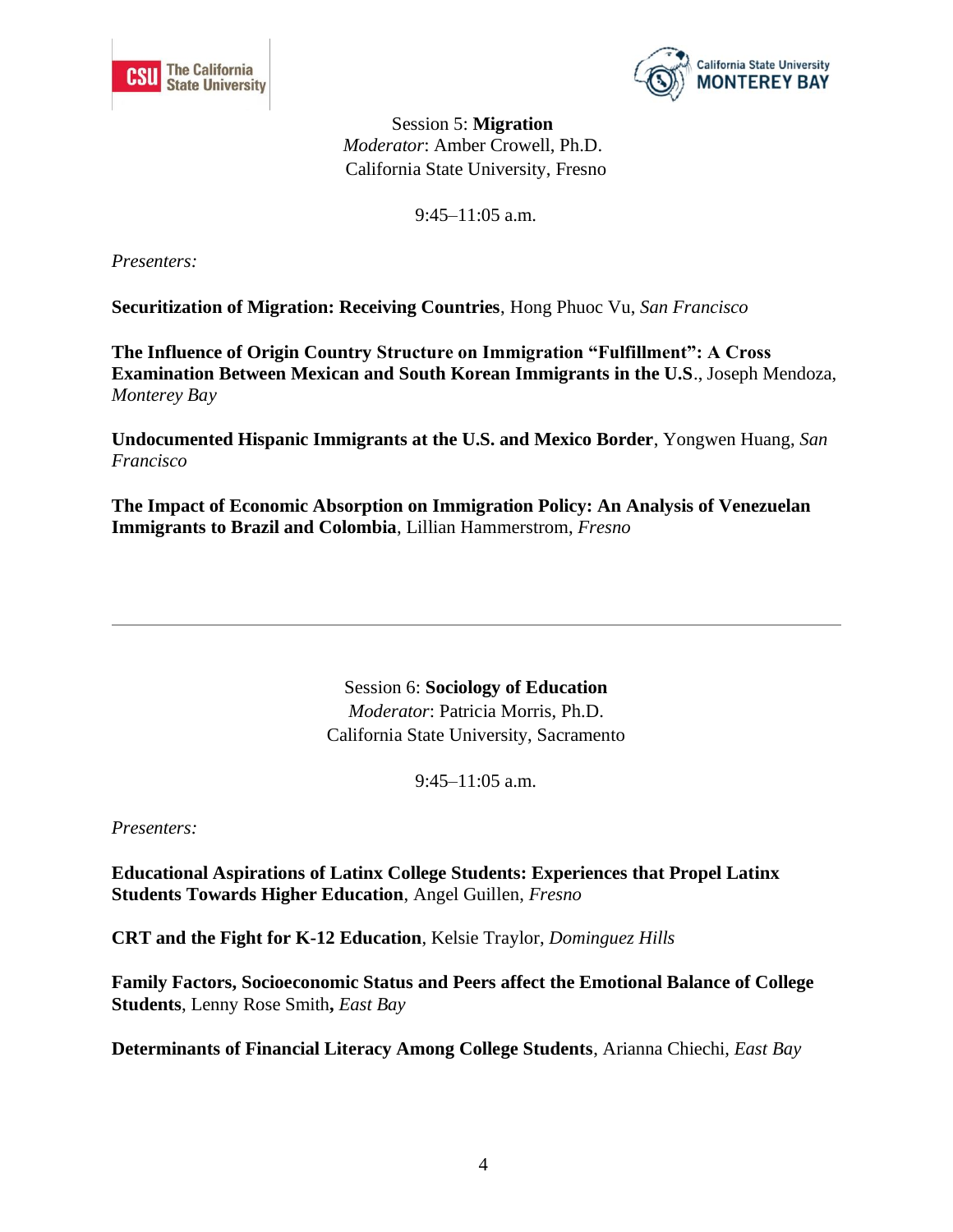



### Session 7: **COVID** *Moderator*: Eric Vogelsang, Ph.D. California State University, San Bernardino

9:45–11:05 a.m.

*Presenters:* 

**COVID-19-related Racial Discrimination and Microaggression on Self-Esteem and Perceived Stress of Asian American College Students**, Nicole Nguyen, *Long Beach*

**Saying the Unspeakable: Populism, Performance and the Politics of COVID-19,** Giorgio Boggio, *San Francisco*

**Sociological Factors that Affect Perceptions of COVID-19 Safety Measures**, Brittney Talmadge, *East Bay*

**The Effect of Framing a COVID-Related Protocol Message on Intentions to Wear a Mask and Willingness to Repost,** Marie St. James, Savannah DeBaets, Ava Schafbuch and Joe Wyrsch, *San Luis Obispo*

> Session 8: **Historical and Anthropological Approaches** *Moderator*: Shelley Hurt, Ph.D. California Polytechnic State University

> > 9:45–11:05 a.m.

*Presenters:* 

**Estimating Age at Death on an Unidentified Skeletal Sample: A Comparison of Dental Estimation Methods and Transition Analysis**, Lillian Sandoval, *Fresno*

**A Burial Shrouded by the Remnants of Life: How Mortuary Treatment and Reconstruction of Life Course can Reveal Personhood of an Infant from Victorian San Francisco**, Sandy Durden, *Sonoma*

**Child Labor: Past, Present, and Future**, Jennifer Smith, *San Luis Obispo*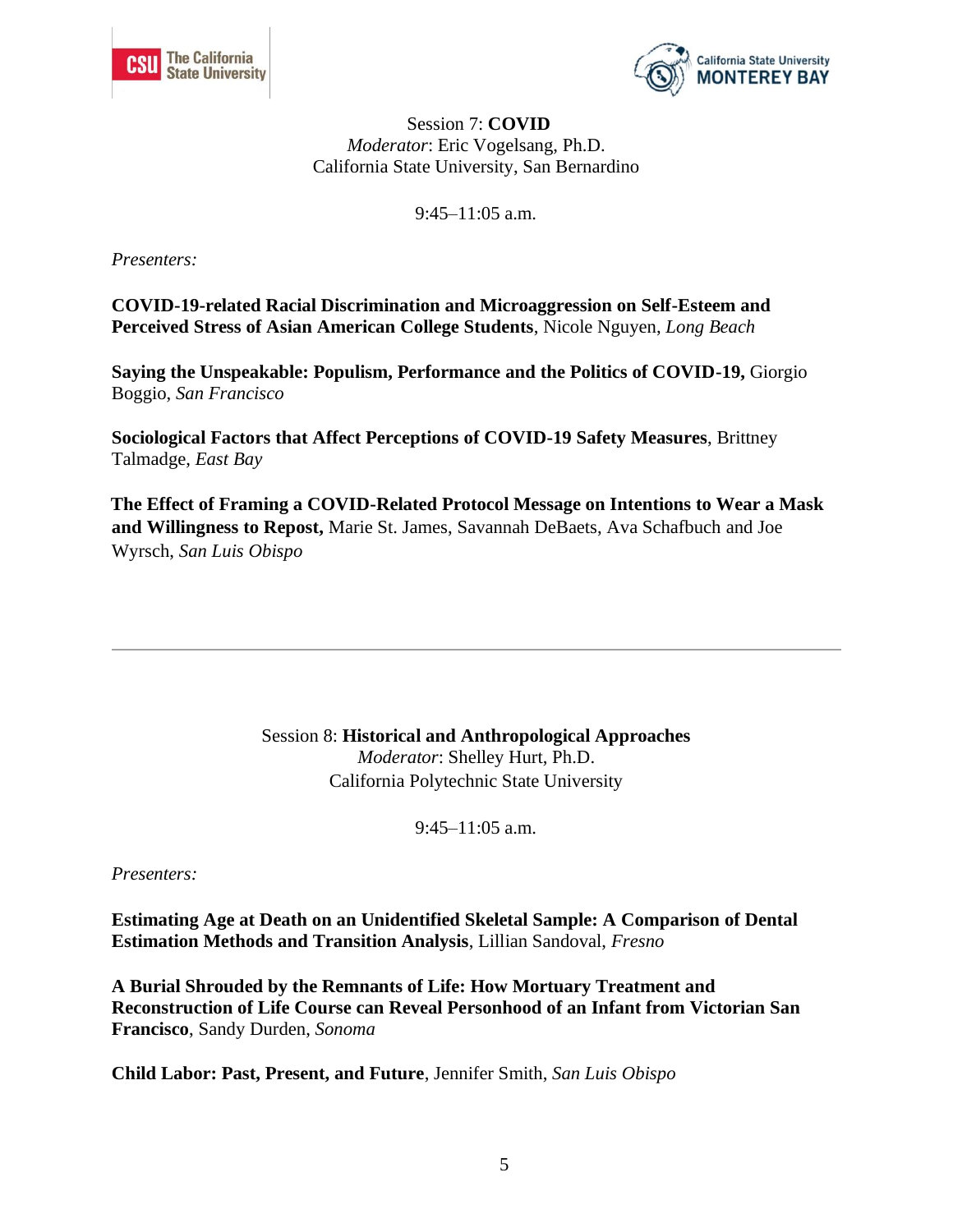



Session 9: **Space and Place** *Moderator*: Wenwen Ni, Ph.D. Sonoma State University

11:10 a.m.–12:30 p.m.

*Presenters:* 

**The Role of Climate Change in International Development**, Danielle Gerger, *San Luis Obispo*

**US Mainstream Media Representation of Climate-Migration from the Northern Triangle of Central America**, Gabriella Baldonado, *Monterey Bay*

**Barriers to Criminal Justice Involvement Among Ethnically Diverse Survivors of Intimate Partner Violence**, Taryn Thrasher, *Long Beach*

**The United States Addressing Human Rights Via Economic Measures**, Samantha Ellard, *San Luis Obispo*

> Session 10: **Psychological Factors and Issues** *Moderator*: Stafford Cox, Ph.D. California State University, Long Beach

> > 11:10 a.m.–12:30 p.m.

*Presenters:* 

**The Mediating Effects of Personality on COVID-19 Anxiety and Rumination**, Christian Sandoval and Kali Lilienthal, *Channel Islands*

**The Mental Health of Medical Inters During the COVID-19 Pandemic: A Mixed-Methods Analysis of Gender and Institutional Support**, Casey Caprioglio, *Dominguez Hills*

**Psychological Distress of Parents with Young Children: A Quantitative Analysis,** Michelle Pineda-Espinoza, *Long Beach*

**Psychometric Properties of STABLE-2007 in a Sample of California Probationers Convicted of Sexual Crimes**, Samantha Hicks, Stacy Sholes, and Genesis Salamanca**,** *Fresno*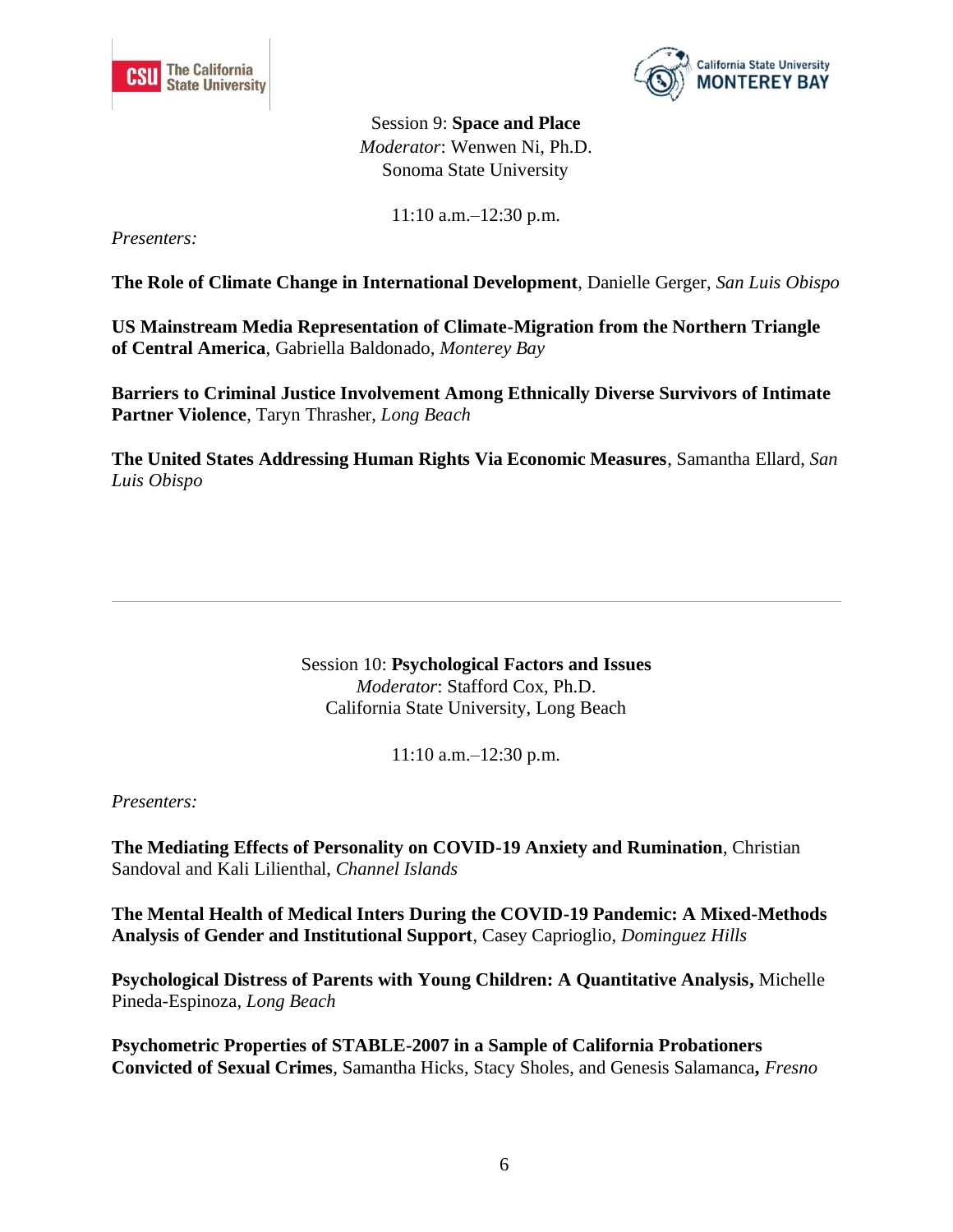



Session 11: **Behavior and Society** *Moderator*: Jacqueline Brooks, Ph.D. California State University, Sacramento

11:10 a.m.–12:30 p.m.

*Presenters:* 

**Apparency of Consciousness After Death: Beliefs of Life After Death in Relation to Religious and Spiritual Affiliation**, Sophia Fink, *Monterey Bay*

**The Deadening of Commensality: Emerging Adults' Eating Practices as Influenced by Working Life and Modern Culture**, Bailee Blankemeier, *Fullerton*

**Fractured Foundations: Adoption as an Unresolved Trauma of Identity**, Devon McCauley, *Monterey Bay*

**Pop Music Fandoms and Music Preference**, Esmeralda Gonzalez, *East Bay*

Session 12: **Business, Management, and Commercialization** *Moderator*: Jenny Lin, Ph.D. California State University, Monterey Bay

11:10 a.m.–12:30 p.m.

*Presenters:* 

**Building Effective Sports Marketing Partnerships: Lessons from London 2012**, Rolland Caulkins, *Monterey Bay*

**Can Female CEOs Win in a Big Boy's Industry? Exploring the Effects of Industry's Gender Stereotype on Female CEO Appointments**, Lesly Rocha, *Monterey Bay*

**Brand Reputation: An Analysis on Solidarity towards Social Issues**, Angelica May Amita, *Monterey Bay*

**Space Commercialization in the 21st Century**, Thomas Futch, *San Luis Obispo*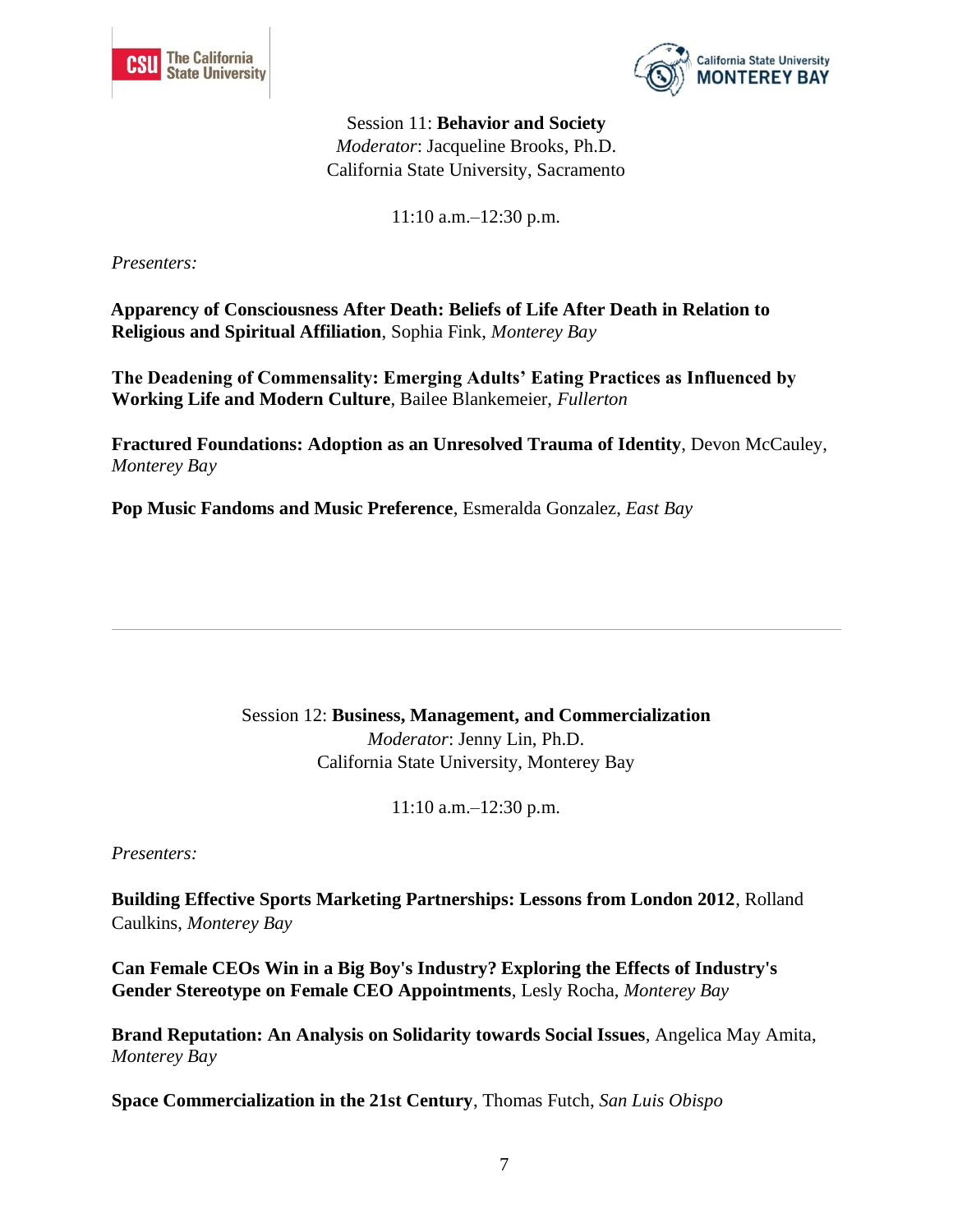



Session 13: **International Politics** *Moderator*: Audrey Beck, Ph.D. San Diego State University

11:10 a.m.–12:30 p.m.

*Presenters:* 

**Population and Power: U.S.-China Trajectories in 21st Century World Politics**, Annelise Kettmann, *San Luis Obispo*

**Chinese foreign aid in Latin America**, Emmy Cruz, *San Francisco*

**Struggles of Legitimacy: Examining Internal Legitimacy in Afghanistan**, Alex Walker, *Fresno*

**The Trump Effect: Protectionism, Populism and Petulance in US-China Trade**, Ancita Sherel, *San Francisco*

> Session 14: **Measurement and The Future of Data Science** *Moderator*: Katy Pinto, Ph.D. California State University, Dominguez Hills

> > 11:10 a.m.–12:30 p.m.

*Presenters:* 

**Recognize and Refer: Assessing the Impact of an Active Bystander Intervention on Help-Seeking Behaviors**, Karla Moreira, Angel Novo, Celine Garcia, and Ivy McKinley**,** *Channel Islands*

**Implications for Text Simplification: A novel approach to evaluating complexity**, Olivia Vallejo, *San Francisco*

**Examining the Role of AI in Fostering Growth Mindset vs. Fixed Mindset in Consumers**, Stephanie Vu, *Monterey Bay*

**Higher Education and the Automation of Inequality through Algorithms and Technology**, Josahandi Cisneros, *Dominguez Hills*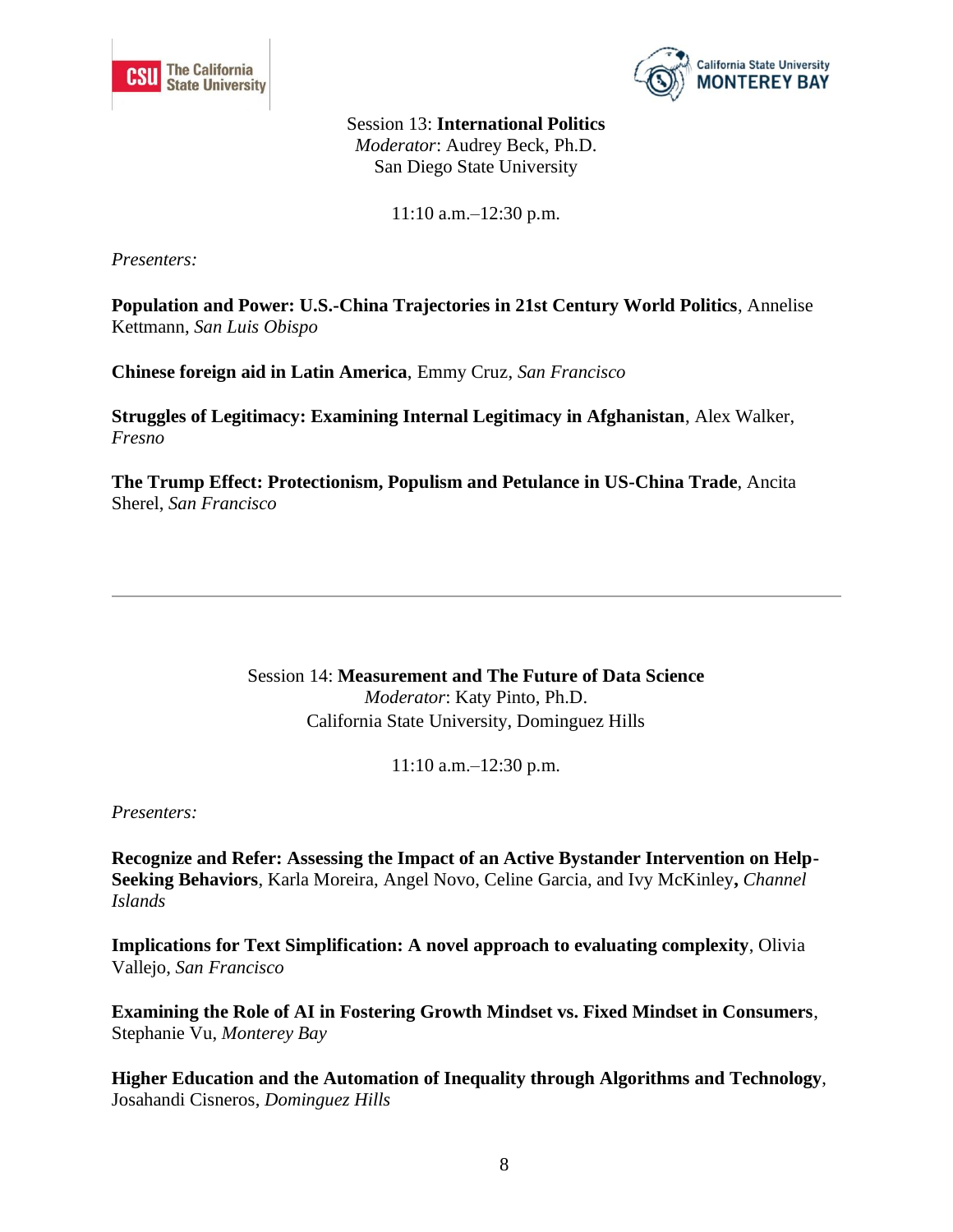



Session 15: **National Politics and Political Behavior** *Moderator*: Marcela García-Castañon, Ph.D. San Francisco State University

11:10 a.m.–12:30 p.m.

*Presenters:* 

**Using National Identity Attitudes as Predictors for Political Affiliation**, Julie Ramirez, *Monterey Bay*

**Supreme Court Dissenting Opinion Signaling and Future Saliency**, Steven Wrublevski IV, *Pomona*

**A Seat at the LCFF Table: How Districts Engage Stakeholders in LCAP Development and Decision Making**, Beth Hendrick, *Sacramento*

**Pay to Play: Gender and Partisan Differences in Net Worth Between Congressional Challengers and Incumbents**, Ann Kreuscher, *Fresno*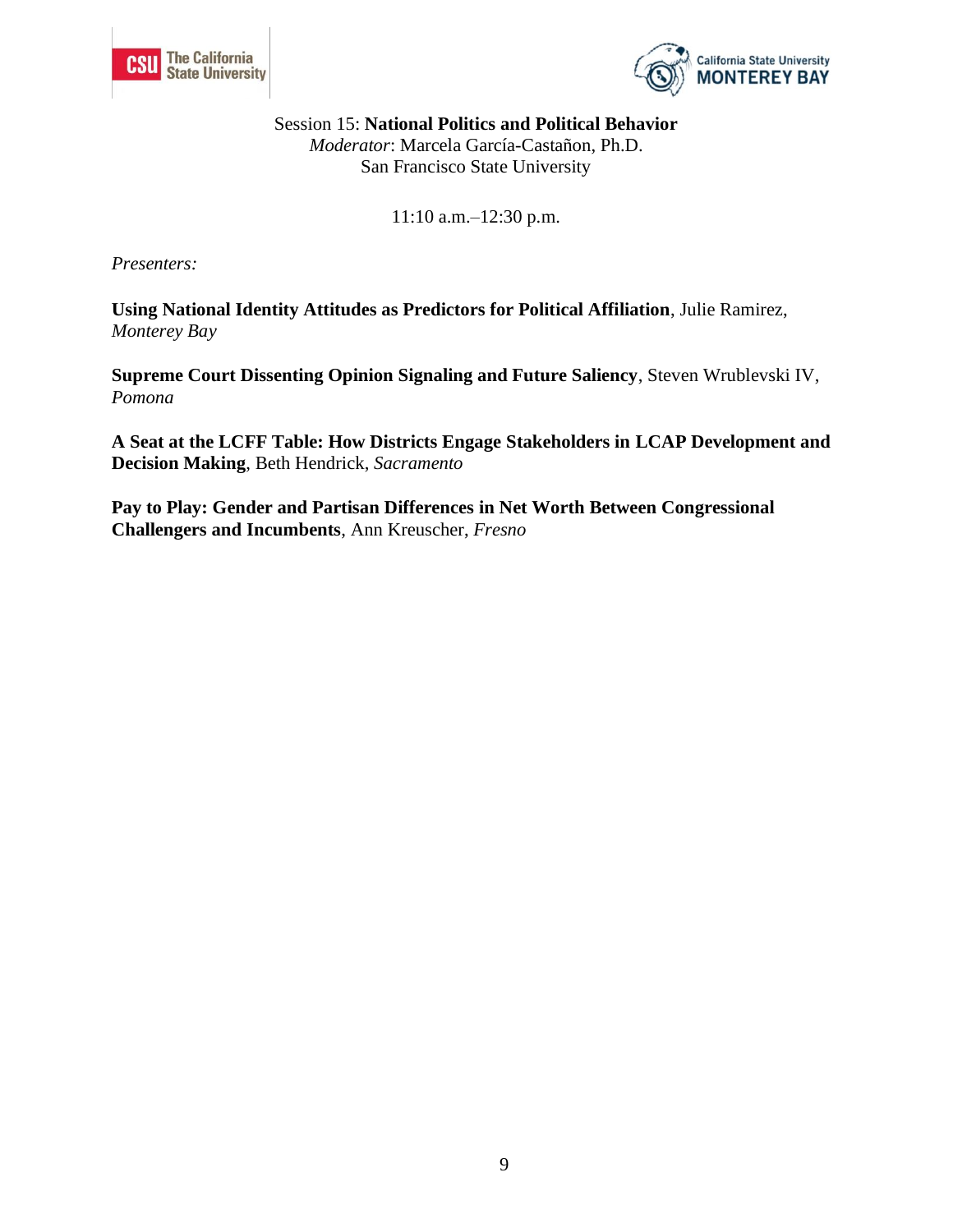



## Student Presenters:

| <b>First</b>  | Last           | <b>Campus</b>   | <b>Session</b> |
|---------------|----------------|-----------------|----------------|
| Angelica May  | Amita          | Monterey Bay    | 12             |
| Jennifer M.   | Ayerza         | Fresno          | $\overline{2}$ |
| Olivia        | <b>Backley</b> | Long Beach      | $\overline{2}$ |
| Gabriella     | Baldonado      | Monterey Bay    | 9              |
| <b>Bailee</b> | Blankemeier    | Fullerton       | 11             |
| Giorgio       | <b>Boggio</b>  | San Francisco   | 7              |
| Lucas         | <b>Bugarin</b> | Monterey Bay    | $\overline{3}$ |
| Casey         | Caprioglio     | Dominguez Hills | 10             |
| Rolland       | Caulkins       | Monterey Bay    | 12             |
| Jocelyn       | Chavez-Diaz    | Monterey Bay    | 3              |
| Celest        | Chevez         | Fresno          | $\overline{2}$ |
| Arianna       | Chiechi        | East Bay        | 6              |
| Josahandi     | Cisneros       | Dominguez Hills | 14             |
| Pamela        | Cruz           | Sonoma          | $\overline{2}$ |
| Emmy          | Cruz           | San Francisco   | 13             |
| Savannah      | DeBaets        | San Luis Obispo | $\tau$         |
| Sandy         | Durden         | Sonoma          | 8              |
| Samantha      | Ellard         | San Luis Obispo | 9              |
| Sophia        | Fink           | Monterey Bay    | 11             |
| Thomas        | Futch          | San Luis Obispo | 12             |
| Celine        | Garcia         | Channel Islands | 14             |
| Danielle      | Gerger         | San Luis Obispo | 9              |
| Esmeralda     | Gonzalez       | East Bay        | 11             |
| Jewellius     | Green          | Channel Islands | $\overline{4}$ |
| Angel         | Guillen        | Fresno          | 6              |
| Lillian       | Hammerstrom    | Fresno          | 5              |
| <b>Beth</b>   | Hendrick       | Sacramento      | 15             |
| Samantha      | Hicks          | Fresno          | 10             |
| Yongwen       | Huang          | San Francisco   | 5              |
| Fernando      | Jauregui       | Los Angeles     | $\overline{4}$ |
| Annelise      | Kettmann       | San Luis Obispo | 13             |
| Ann           | Kreuscher      | Fresno          | 15             |
| Christine     | Lam            | San Luis Obispo | $\mathbf{1}$   |
| Nina          | Legaspi        | East Bay        | 3              |
| Kali          | Lilienthal     | Channel Islands | 10             |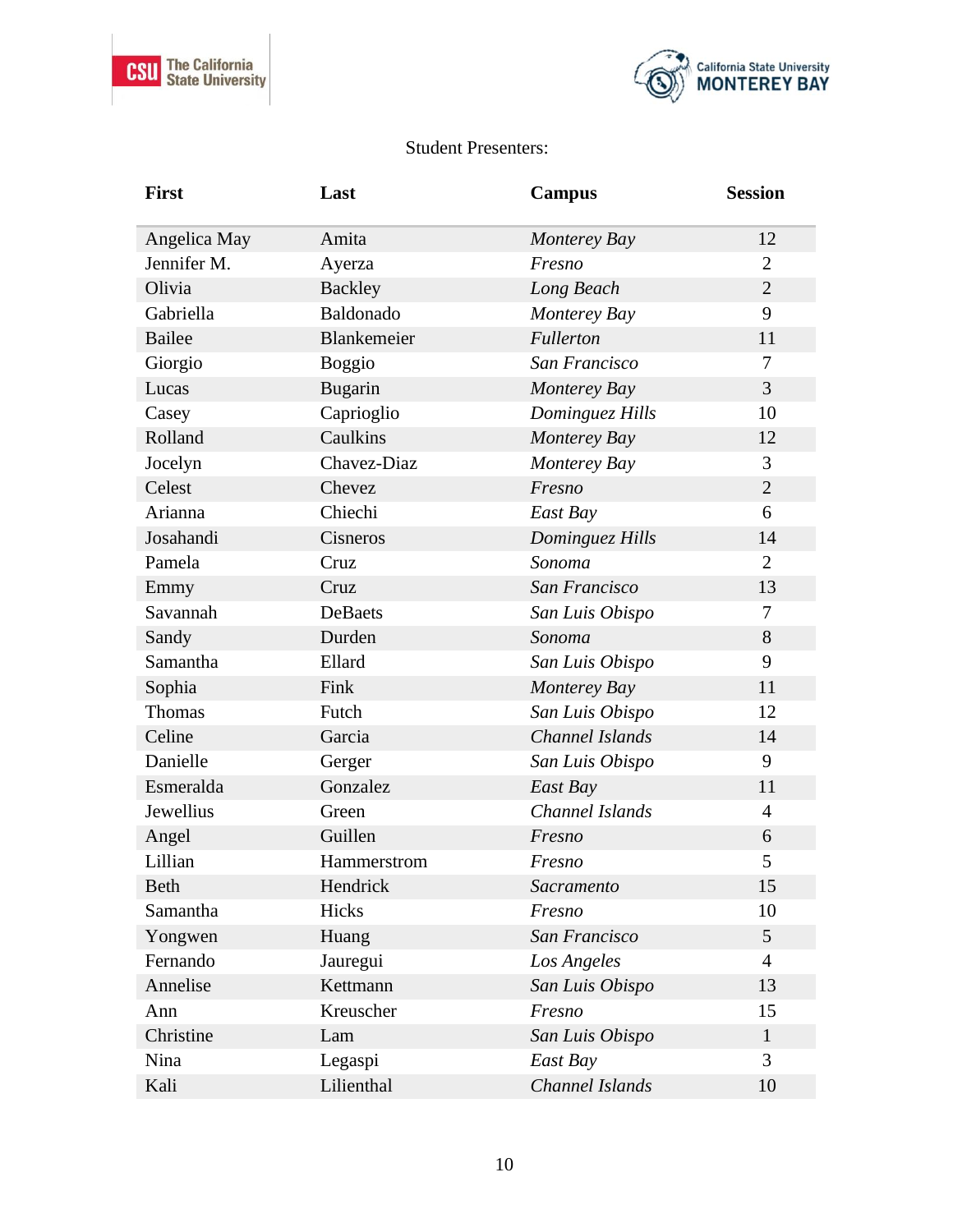**CSU** The California



| Marissa         | Maline          | Fresno          | $\overline{4}$ |
|-----------------|-----------------|-----------------|----------------|
| Pedro           | Martinez        | Fresno          | 3              |
| Devon           | McCauley        | Monterey Bay    | 11             |
| <i>Ivy</i>      | McKinley        | Channel Islands | 14             |
| Joseph          | Mendoza         | Monterey Bay    | 5              |
| Karla           | Moreira         | Channel Islands | 14             |
| Connor          | Naylor          | Fresno          | $\mathbf{1}$   |
| Nicole          | Nguyen          | Long Beach      | $\overline{7}$ |
| Angel           | <b>Novo</b>     | Channel Islands | 14             |
| Dana            | O'Donnell       | Monterey Bay    | $\mathbf{1}$   |
| Michelle        | Pineda-Espinoza | Long Beach      | 10             |
| Julie           | Ramirez         | Monterey Bay    | 15             |
| Lesly           | Rocha           | Monterey Bay    | 12             |
| Genesis         | Salamanca       | Fresno          | 10             |
| Lillian         | Sandoval        | Fresno          | 8              |
| Christian       | Sandoval        | Channel Islands | 10             |
| Ava             | Schafbuch       | San Luis Obispo | $\overline{7}$ |
| Sandra          | Scholten        | Chico           | $\overline{4}$ |
| Sierra          | Seratti         | San Luis Obispo | $\mathbf{1}$   |
| Ancita          | Sherel          | San Francisco   | 13             |
| Stacy           | <b>Sholes</b>   | Fresno          | 10             |
| Lenny Rose      | Smith           | East Bay        | 6              |
| Jennifer        | Smith           | San Luis Obispo | 8              |
| Marie           | St. James       | San Luis Obispo | $\overline{7}$ |
| <b>Brittney</b> | Talmadge        | East Bay        | 7              |
| Roxzel          | Tellez          | Chico           | $\mathbf{2}$   |
| Diana           | Than            | Long Beach      | $\overline{2}$ |
| Taryn           | Thrasher        | Long Beach      | 7              |
| Taryn           | Thrasher        | Long Beach      | $\overline{2}$ |
| Kelsie          | Traylor         | Dominguez Hills | 6              |
| Olivia          | Vallejo         | San Francisco   | 14             |
| Hong Phuoc      | Vu              | San Francisco   | 5              |
| Stephanie       | Vu              | Monterey Bay    | 14             |
| Alex            | Walker          | Fresno          | 13             |
| <b>Steven</b>   | Wrublevski IV   | Pomona          | 15             |
| Joe             | Wyrsch          | San Luis Obispo | $\overline{7}$ |